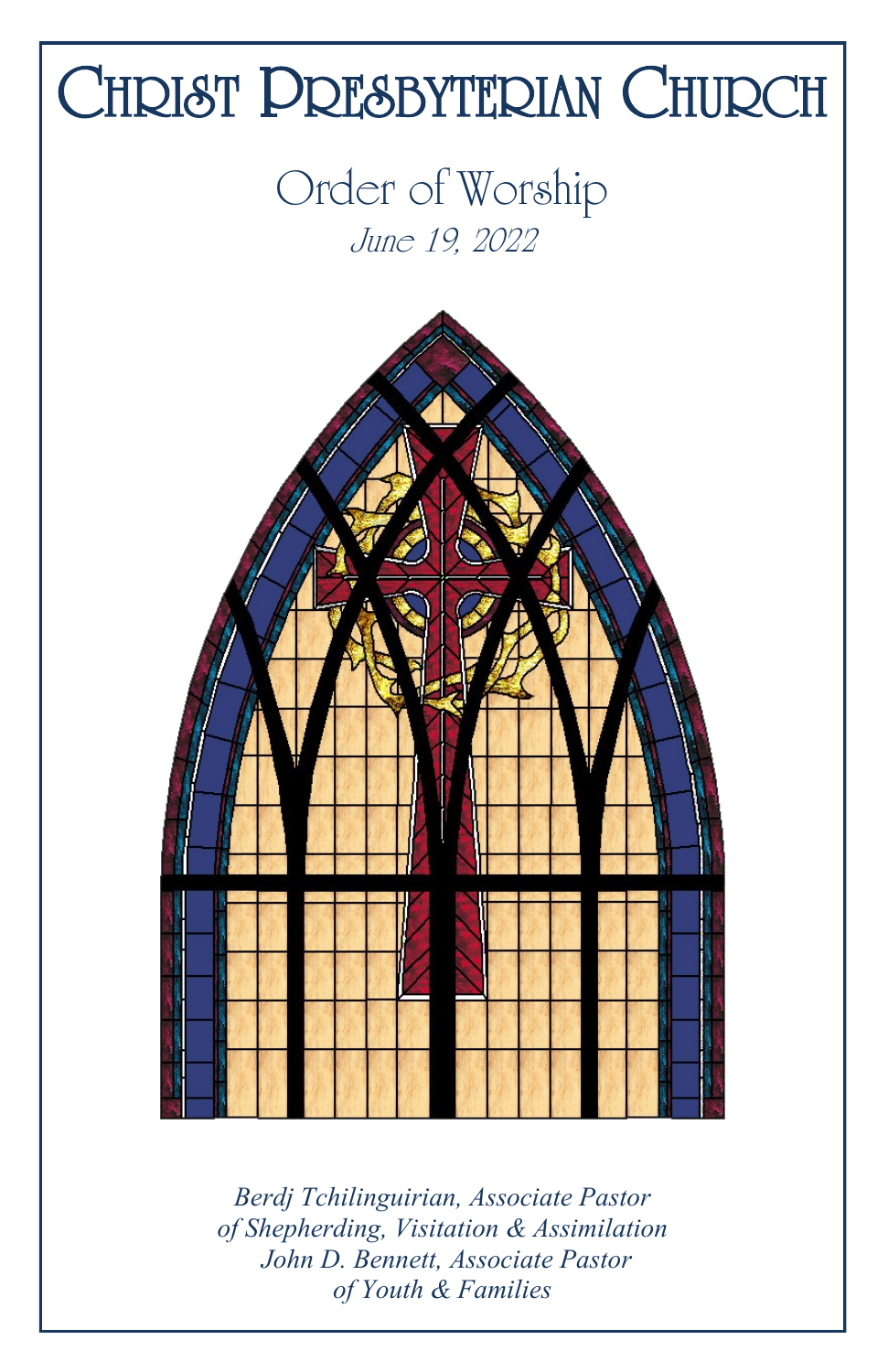# CHRIST PRESBYTERIAN CHURCH

of the PCA

*Gathered to Worship June 19, 2022*

**Chimes**

**Welcome and Announcements**

**Prelude** 

**\*Call to Worship**

**\*Affirmation of Praise (#38)** *"Immortal, Invisible, God Only Wise"*

#### **\*Reading of the Law** *Exodus 20:8-10*

*"Remember the Sabbath day, to keep it holy. Six days you shall labor, and do all your work, but the seventh day is a Sabbath to the Lord your God. On it you shall not do any work, you, or your son, or your daughter, your male servant, or your female servant, or your livestock, or the sojourner who is within your gates."*

#### **\*Collective Confession** Book of Common Worship 1946

*Most holy and merciful Father, we acknowledge and confess before You our sinful nature - prone to evil and slothful in good - and all our shortcomings and offenses against You. You alone know how often we have sinned in wandering from Your ways, in wasting Your gifts, in forgetting Your love. O Lord, have mercy on us, who are ashamed and sorry for all wherein we have displeased You. Teach us to hate our errors, cleanse us from our secret faults, and forgive our sins for the sake of Your dear Son. And O most holy and loving Father, send Your purifying grace into our hearts, we beseech You, that we may henceforth live in Your light and walk in Your ways, according to the commandments of Jesus Christ our Lord. Amen.*

#### **\*Assurance of Pardon** Isaiah 55:7

Let the wicked forsake his way, and the unrighteous man his thoughts; *and let him return to the Lord, and He will have compassion on him; and to our God, for He will abundantly pardon.* 

#### **\*Affirmation Of Faith** *Westminster Confession of Faith (1646)*

*There is but one only, living, and true God, who is infinite in being and perfection, a most pure spirit, invisible, without body, parts, or passions, immutable, immense, eternal, incomprehensible, almighty, most wise, most holy, most free, most absolute, working all things according to the counsel of his own immutable and most righteous will, for His own glory, most loving, gracious, merciful, longsuffering, abundant in goodness and truth, forgiving iniquity, transgression, and sin; the rewarder of them that diligently seek Him; and withal, most just, and terrible in His judgements, hating all sin, and who will by no means clear the guilty.*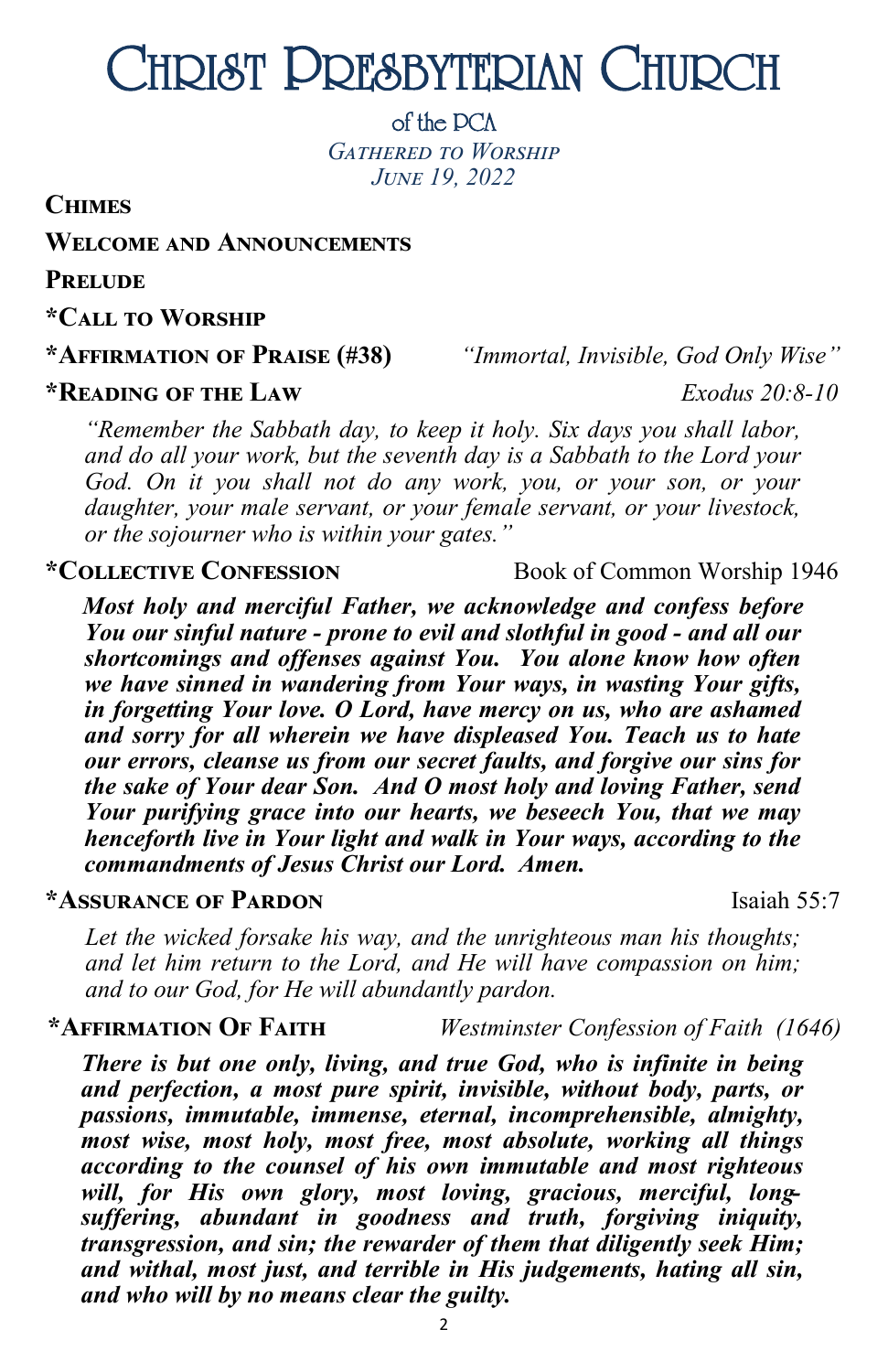3

**Prayer for Tithes & Offerings** 

**Offertory**

**\*Gloria Patri**

*Glory be to the Father, and to the Son, and to the Holy Ghost. As it was in the beginning, is now and ever shall be; World without end, Amen, Amen.*

#### **\*MORNING PRAYER THE REMIC OF STATE REMIC GAMBLE**

(closing with "The Lord's Prayer")

*Our Father, who art in heaven; Hallowed be Thy Name, Thy kingdom come, Thy will be done; on earth as it is in heaven. Give us this day our daily bread. And forgive us our debts; as we forgive our debtors. And lead us not into temptation; but deliver us from evil; for Thine is the kingdom, and the power, and the glory forever. Amen.*

*(Children [up to age 5] may be dismissed to nursery building after the morning prayer).*

#### **Choral Response**

**The New Testament Lesson** Mark 10

Minister: *This is the Word of God. People: Thanks be to God!* 

#### **Prayer for Illumination**

**SERMON Rev.** Berdj Tchilinguirian

#### **Administration of the Sacrament of the Lord's Supper**  *Distribution of the Elements*

**\*Hymn (#261)** *"What Wondrous Love Is This"*

#### **\*Benediction**

#### **\*Doxology**

*Praise God from Whom all blessings flow; Praise Him, all creatures here below; Praise Him above, ye heavenly host; Praise Father, Son, and Holy Ghost. Amen.*

**\*Postlude**

*\*Congregation Stands Bold body of text is recited together* 

and the control of the control of

**Hymn (#697)** *"Wonderful Words of Life"*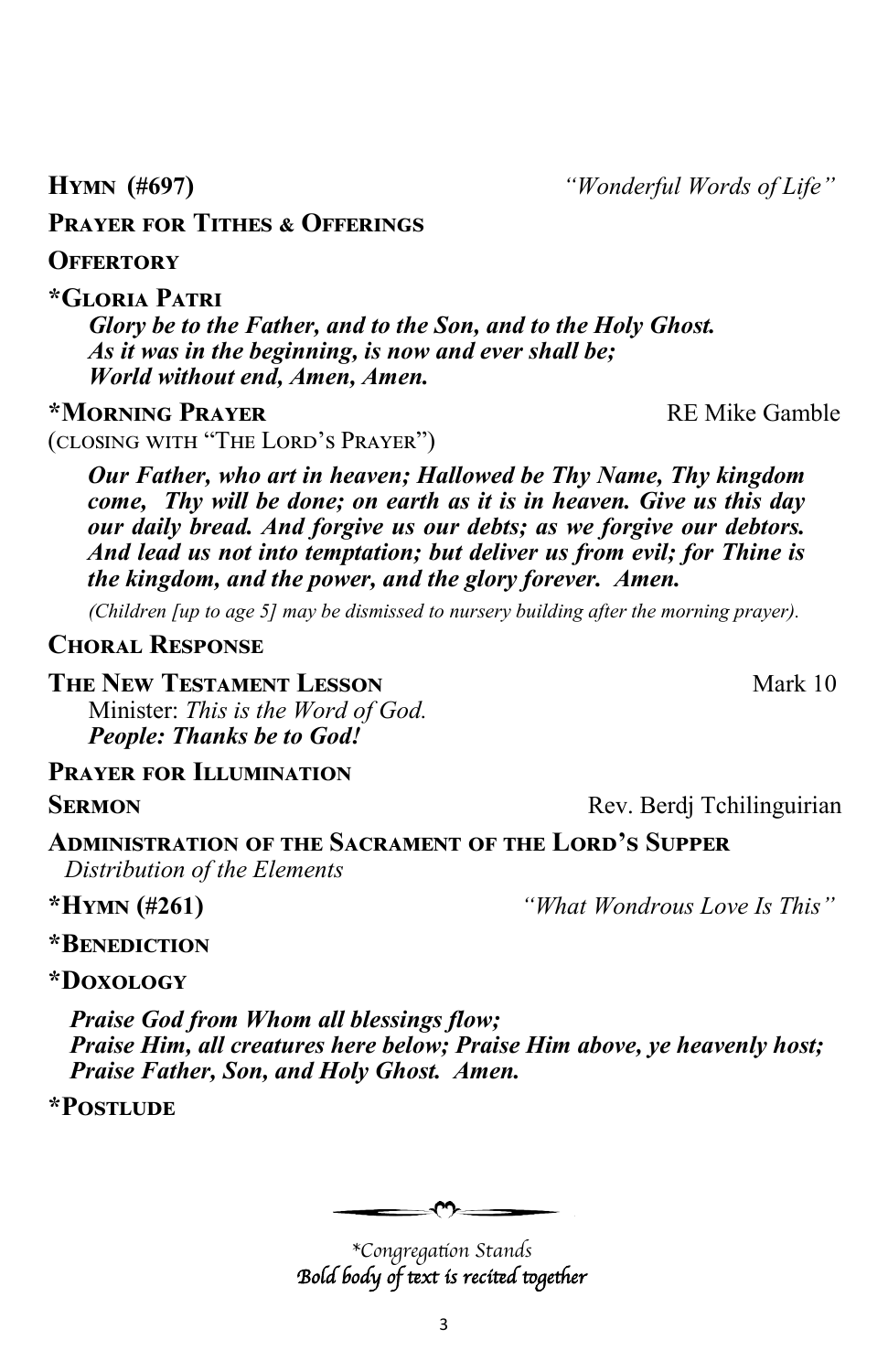## **SERMON NOTES**

Do you receive Coram Deo, our weekly newsletter? If not, you can sign up on our homepage at [www.christpresnb.org](http://www.christpresnb.org/) All we need is your email address!

If you are aware of anyone in need of a visit, please contact our Pastor of Visitation, Pastor Berdj.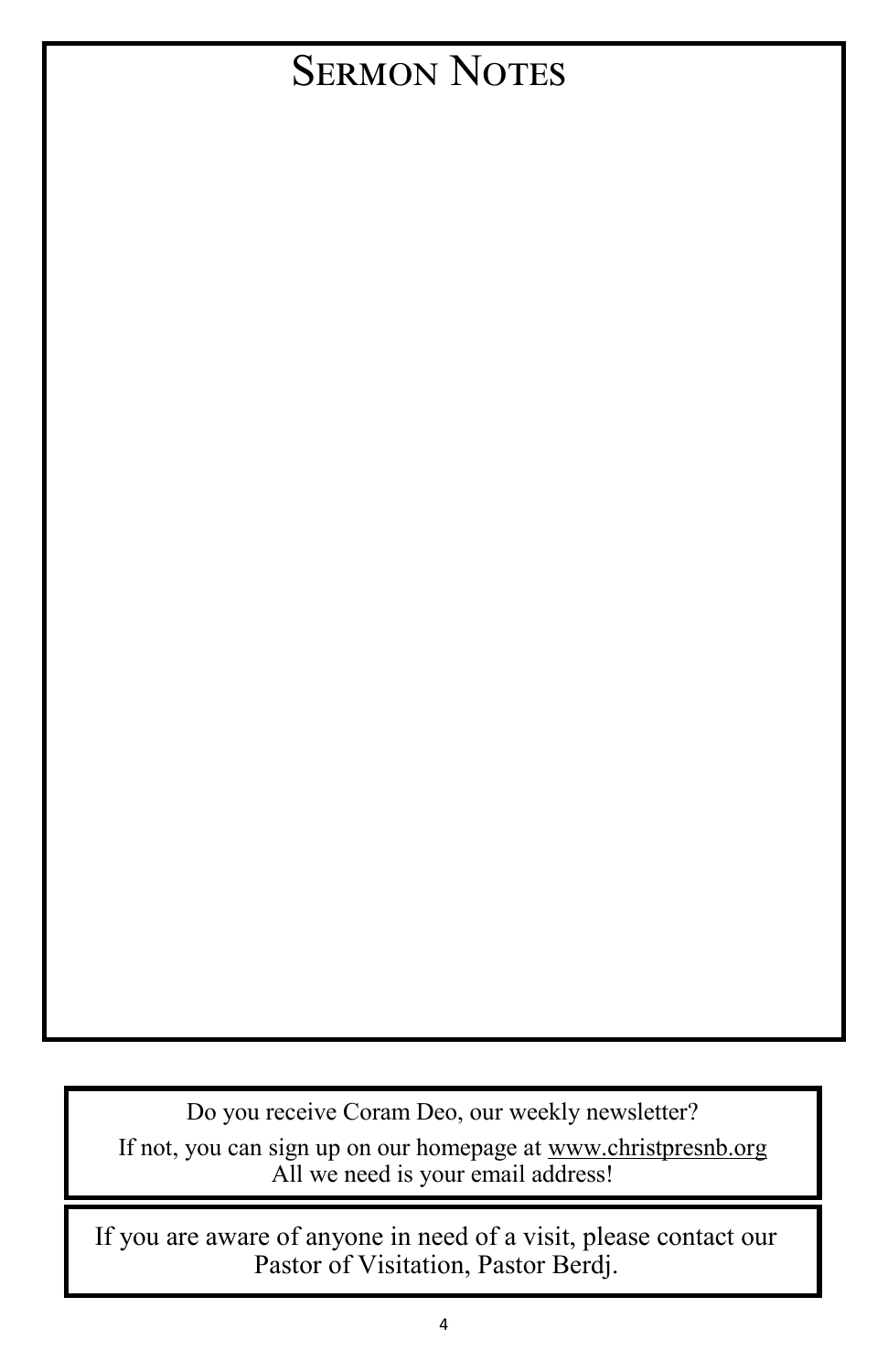### The Westminster Shorter Catechism

- Q 79. Which is the tenth commandment?
- **A. The tenth commandment is, Thou shalt not covet thy neighbour's house, thou shalt not covet thy neighbour's wife, nor his manservant, nor his maidservant, nor his ox, nor his donkey, nor any thing that is thy neighbour's.**
- Q 80. What is required in the tenth commandment?
- **A. The tenth commandment requireth full contentment with our own condition, with a right and charitable frame of spirit toward our neighbour, and all that is his.**
- Q 81. What is forbidden in the tenth commandment?
- **A. The tenth commandment forbiddeth all discontentment with our own estate, envying or grieving at the good of our neighbour, and all inordinate motions and affections to anything that is his.**

#### **Reminders**

**\*Food and Beverages** (including water) are not allowed in the sanctuary.

**\*Children's Bulletins** are available in the sanctuary at the back left entrance.

**\*Assistive Listening Devices** are available for use during the service and may be obtained from the sound technician located in the rear of the sanctuary. *(Please return to sound tech following the service).*

**\*Parents of Young Children: The Cry Room,** located in the Narthex across from the elevator, is available for mothers and babies.

**\*The Nursery** is available for children 0 through 5 years of age. (They are also welcome in the sanctuary). Please transport any nurserygoing children immediately following the Morning Prayer.

**\*Please mute** cell phones before the service begins.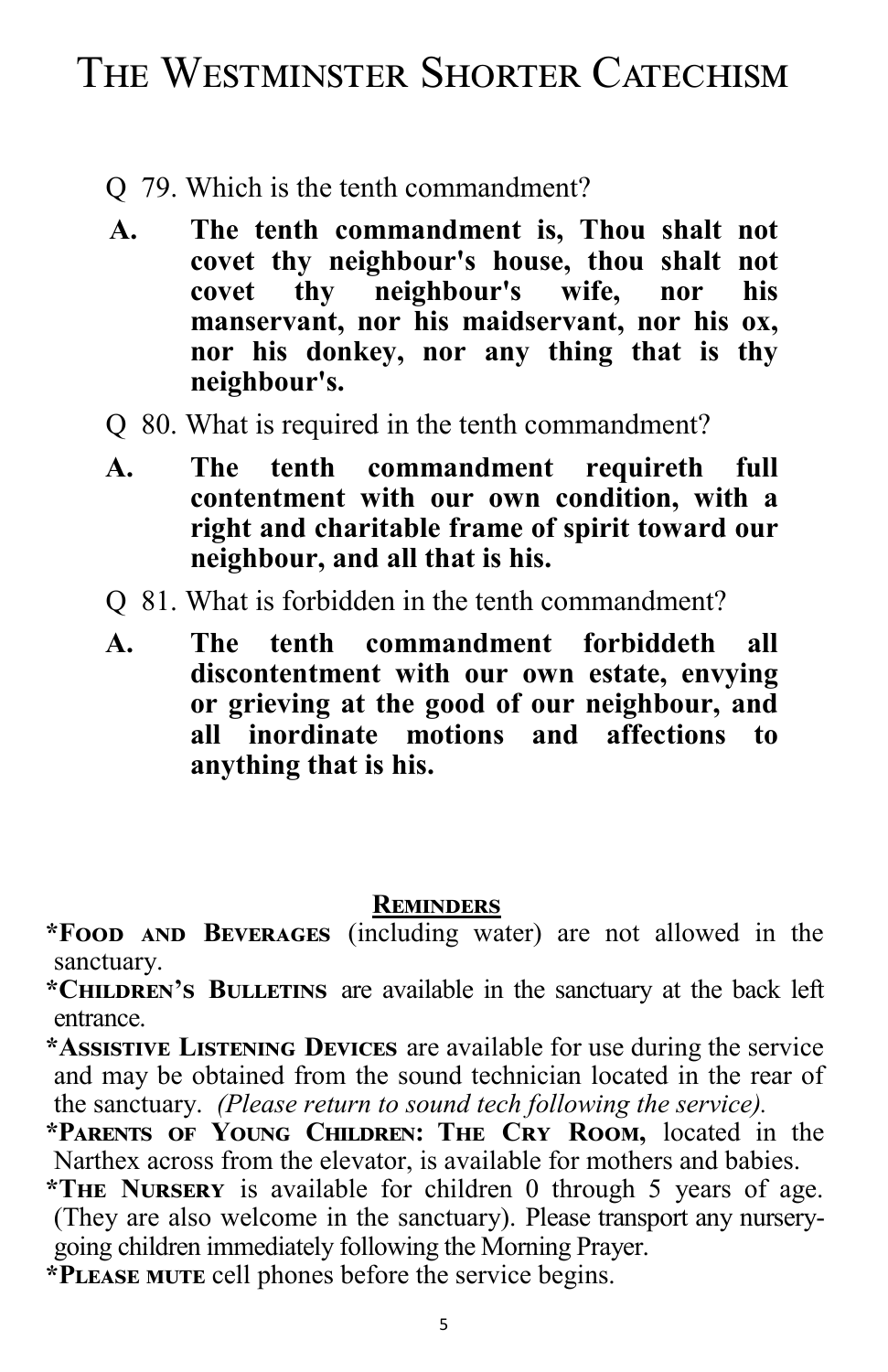### **Calendar Events**

#### **Baby Bottle Campaign**

Today is the last day

#### **MIC Breakfast**

June 18 7:30 to 10 am Frank Posey, Speaker sign up online **Nursery Deadline** is June 13th

#### **Women of Purpose Book Study**

WEDNESDAY, JUNE 22 10 TO 12 Nursery Available with sign-up online

#### **VBS**

June 27- July 1

#### **No Sunday School from July 3rd**

until August 31<sup>st</sup>

**SonShine Luncheon following the Worship Service** ON  $\text{I}$ III y 31<sup>st</sup>

#### **Weekly Events**

#### **R**u**ling Elders** (\*\*Emeritus )

Bob Davenport Mike Gamble Bill Jones Fred Willard\*\* Dan deBoom Ace Horan, Sr Gary Henry

**Deacons (**\*Deacon's Benevolence Fund Director )

David Donley Dan Childers Ryan Castle

#### **MUSIC STAFF**

#### **Auxiliary Staff**

Executive Administrator/Church Secretary Mrs. Kat Stuart Women of Purpose Coordinator Mrs. Jana Henry<br>
Nursery Supervisor Mrs. Quinn Castle Nursery Supervisor Children's Sunday School Superintendent Dr. Dean Showalter Webmaster Mrs. Kathy Horan Church Sexton Mr. Gary Pinault

Dee Anderson Darren Hill Dean Showalter Ace Horan, Jr Gary Holub Brad Bredesen\*

Choir Director Mrs. Denise Wayne-Damron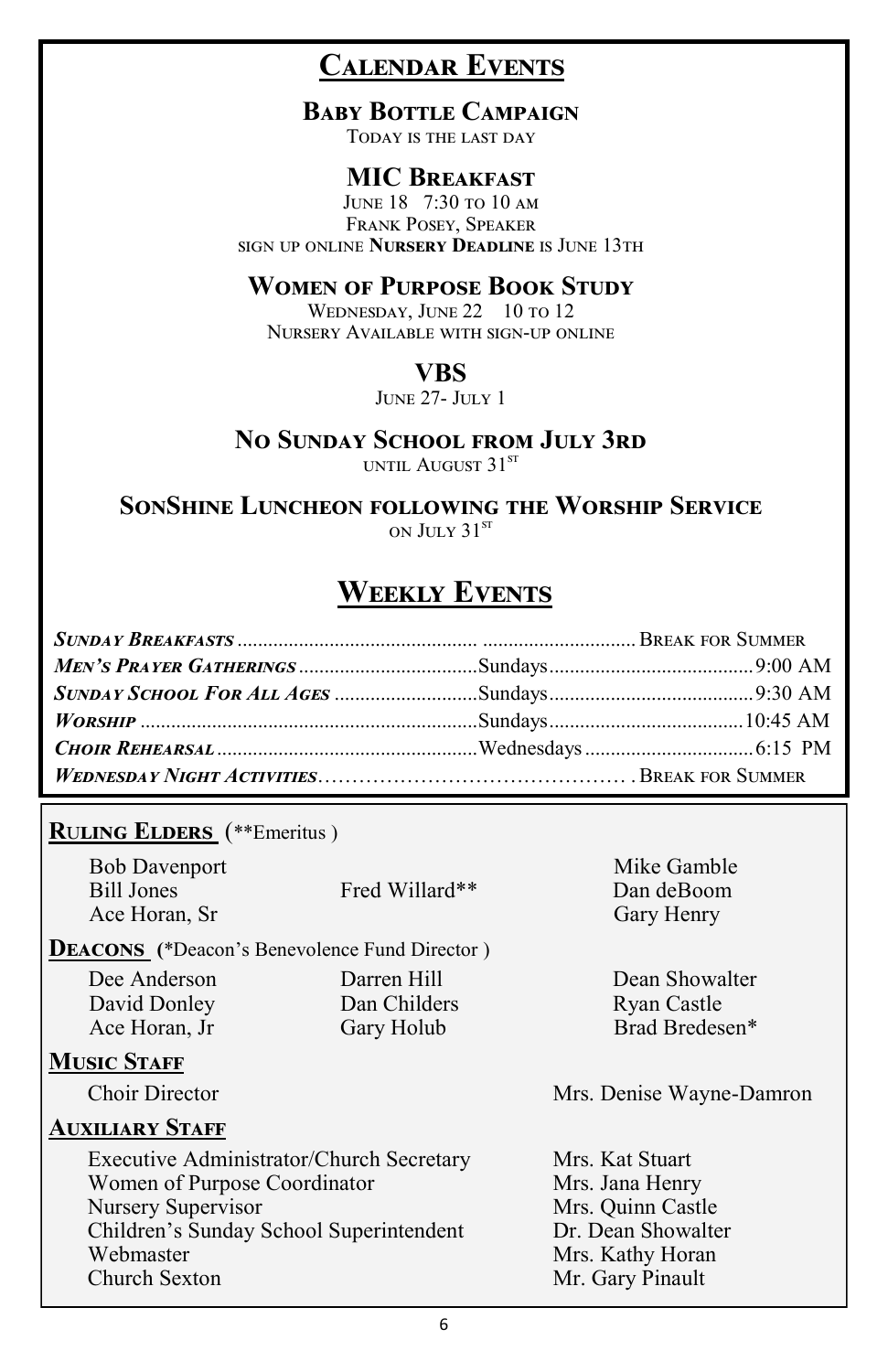### **Weekly Giving**

| <b>February YTD Summary</b>     | <b>Actuals</b> |          |          | <b>Budget</b>  | <b>Variance</b> |           |  |
|---------------------------------|----------------|----------|----------|----------------|-----------------|-----------|--|
| <b>Giving</b>                   |                | 144,420  |          | \$115,500      | \$              | 28,920    |  |
| <b>Expenses</b>                 |                | 96,022   |          | 131,615        | \$              | (35, 593) |  |
| <b>Cash Surplus (Shortfall)</b> |                | 48,398   |          | $(16, 115)$ \$ |                 | 64,513    |  |
|                                 |                |          |          |                |                 |           |  |
| <b>Weekly Giving Trend</b>      |                | 6/2/2022 | 6/9/2022 |                | 6/16/2022       |           |  |
| <b>Giving</b>                   |                | 9,959    | Ś        | 30,992         | Ś               | 9,863     |  |

#### **Upcoming Duties**

**Safety Duties** Smith/Castle S. Hickey/Childers *Nursery Greeters* F. Linnartz/TBA G. Hiller/TBA *Deacon of the Month Brad Bredesen*

**Service** *Today Next Week*

 $Date$ 

# Christ Presbyterian Church

### Welcome Visitors!

Please fill out the following information so that we can get to know you better.

 $Phone/cmail:$ 

| First time<br>Visitor | Jesident<br>New | Visiting<br>Again | œ<br>Desire<br>司 | Married | Single | 12<br>٠<br>⊂ | $\frac{8}{2}$<br>٠<br>12 | bilege | 55<br>$\mathbf{L}$<br>$\overline{5}$ | 29<br>$\blacksquare$<br>26 | 89<br>$\blacksquare$<br>SG | Q<br>₽ | ₿ |  |
|-----------------------|-----------------|-------------------|------------------|---------|--------|--------------|--------------------------|--------|--------------------------------------|----------------------------|----------------------------|--------|---|--|
|                       |                 |                   |                  |         |        |              |                          |        |                                      |                            |                            |        |   |  |